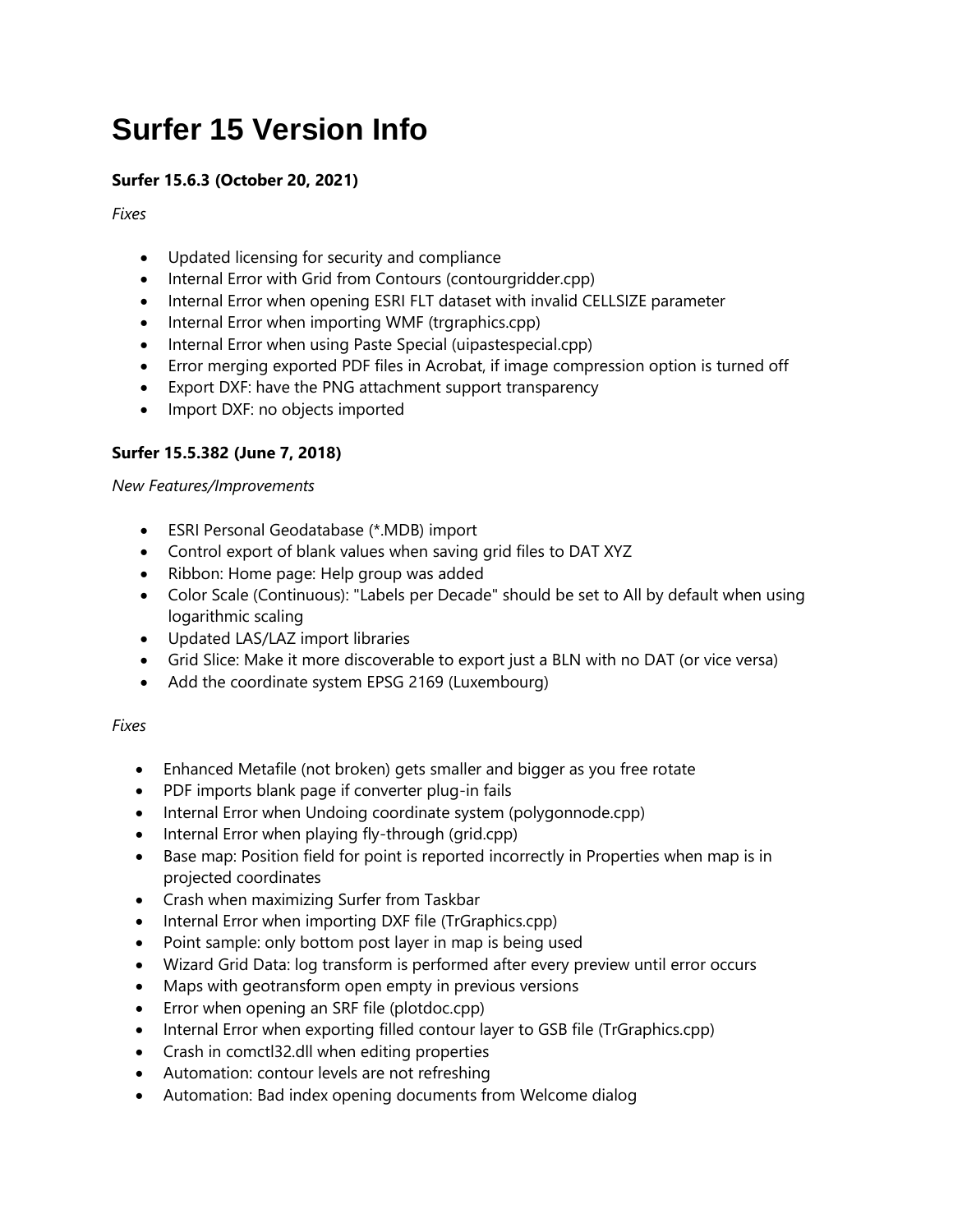- Georeference Image: Incorrect output when using lat/long coordinates
- Crash when reloading data
- Automation: LiDAR import ignores classification
- Base Map: TIFF file with compression mode 7 (jpeg) and 4 samples per pixel imports as blank base map
- LAS Export: LAS files saved from Surfer can't be opened in ArcGIS
- Can't import BigTIFF file format (was file read failed, tries to load as STK)
- SHP Import: unable to import due to invalid shape type 4294967295
- PDF vector import: raster and vector layers don't overlay
- Internal Error when adding a base layer from server (stratosview.cpp)

# **Surfer 15.4.354 (April 10, 2018)**

*New Features/Improvements*

- PDF vector Import: select which layers from PDF to import
- Grid Editor: Zoom Rectangle
- Replaced outdated "Browse for Folder" dialog under File | Options
- Replace outdated Open, Save, Grid Info icons in Properties window
- Post Maps: issue warning that you'll lose custom label edits when changing the Map coordinate system
- SHP Import: add support for multipatch objects

# *Fixes*

- 3D View: Properties window title doesn't update with correct surface
- 3D View: surface background reappears after map edits
- 3D View: Zoom In with mouse wheel or Realtime gets 'stuck'
- Assign Coordinate system dialog does not cancel properly
- BNA Import: Internal error when ellipse object in BNA file has bad radius
- Cancelling of map coordinate system changes still changes the coordinate system in map
- Color relief base layer disappears when tilting a layered, projected map
- Crash in StratosView.cpp when creating 3D view from wireframe and video driver is missing a required feature
- Crash when adding a viewshed layer
- Crash when creating 3D view from files with very large (or very small) extents
- Crash when creating a watershed layer
- Crash when creating contour map
- Crash when cross-validating during gridding
- Crash when saving an old SRF file in the new format (SceneNodeSerializeProxy.cpp)
- DMS to DD: error when decimal separator is a comma
- DXF Import: Aborts import with no message when end of DXF file is missing
- Error using NTV2 datum to reproject a NAD27 map to NAD83
- Error when loading variogram "vector <T> too long"
- File | Export: exporting BLN with reversed axis has incorrect coordinates
- Georeference Image: calibration points should display in the dialog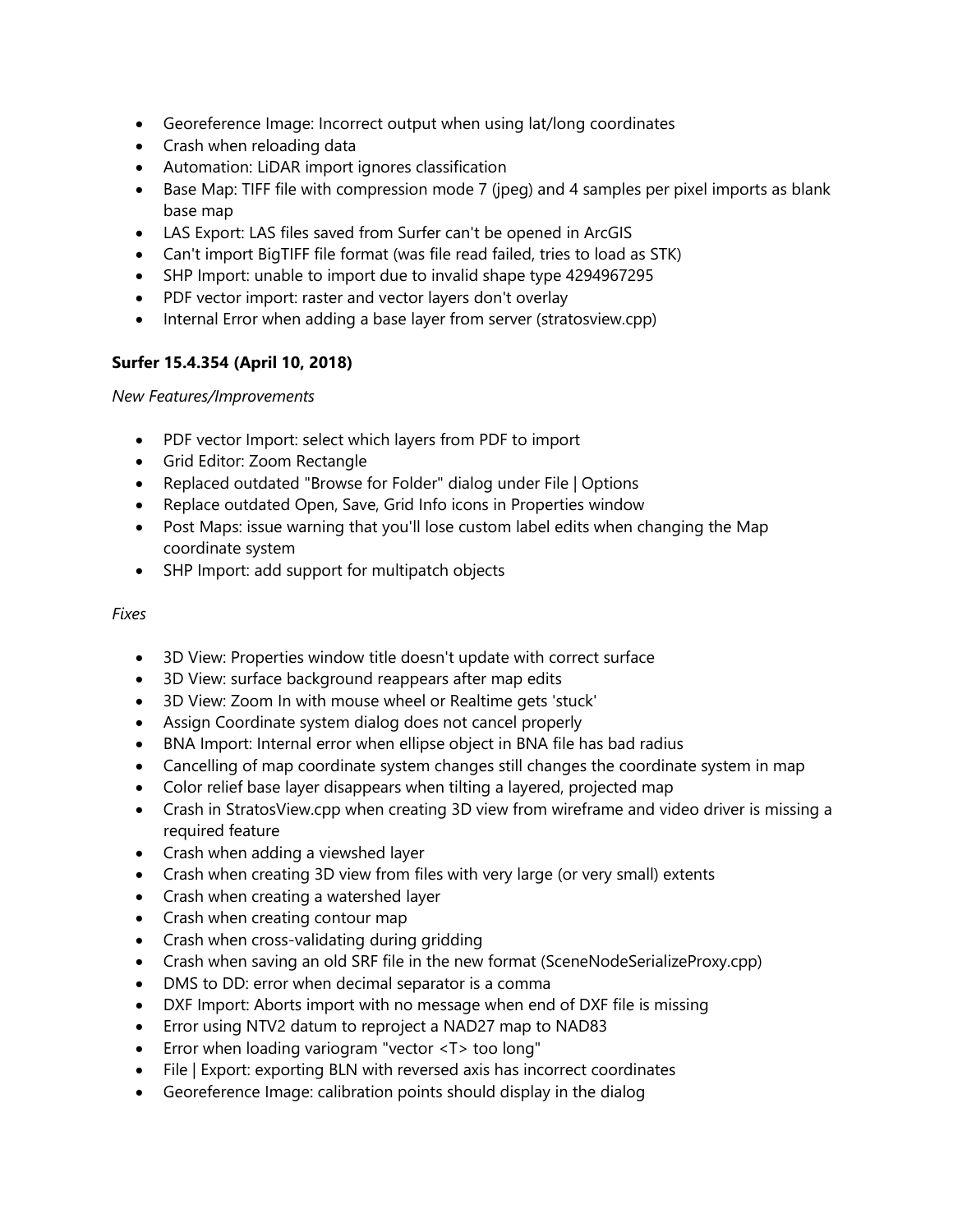- Grid Assign NoData: unable to blank a grid properly with a drawn complex polygon in a base layer
- Grid Editor Contents window gets out of sync after close/open cycle.
- Grid Editor: Brush size can be incorrect
- Import PLY: no known objects error
- Internal Error after changing coordinate system (Axis.cpp)
- Internal Error in CoordinateSystem.cpp when opening point cloud layer data
- Internal Error when creating a profile (GraphNode.cpp)
- Internal Error when opening DAT file (TrLattice.cpp)
- Internal Error when opening SRF file (File Units.cpp)
- PDF Import: Raster images from some PDF files are skewed/scrambled when using "alternate rasterizer plug-in" option (aka the GDAL raster option)
- PDF vector import: Don't import objects outside the PDF mediabox
- PRJ for Fiji Map loads ellipsoid as Naval Weapons Lab instead of WGS 1972
- Recurring 'too many levels' error when switching contour map sources with different grids
- Residuals: "Residuals" header is being entered as Z for blanked node

#### **Surfer 15.3.307 (January 24, 2018)**

#### *Fixes*

- TIFF Import: custom blanking/nodata value not recognized at/near limits
- Corrected a problem introduced in 15.2 where the Contents and Properties were not displayed correctly in the 3D view

#### **Surfer 15.2.305 (January 23, 2018)**

#### *New Features/Improvements*

- Added support for NOAA polar stereographic projections
- Multithreading: added an option to limit the number of processors used

#### *Fixes*

- Image Export: Surfer freezes after export of a large image file
- GeoTIFF with north polar stereographic projection importing as "unreferenced"
- Export KMZ: Error exporting large Color Relief maps to KMZ
- Double precision Fortran numbers no longer recognized as numeric
- Download Online Maps: Geoportale Nazionale WMS servers not recognized as valid
- LAZ open: silently quits
- SHP Import: Keep partial import if invalid shape type is encountered partway into a shapefile
- Plot View: Empty Contents pane
- SRF file size: setting coordinate system increases file size significantly
- Base Map (raster): image loses resolution when change limits
- Internal Error when opening an SRF file in module Stratos (LinearRelativeToSurface.cpp)
- Map Wizard: Gridding page: Internal Error when gridding insufficient data with Z transform set to Log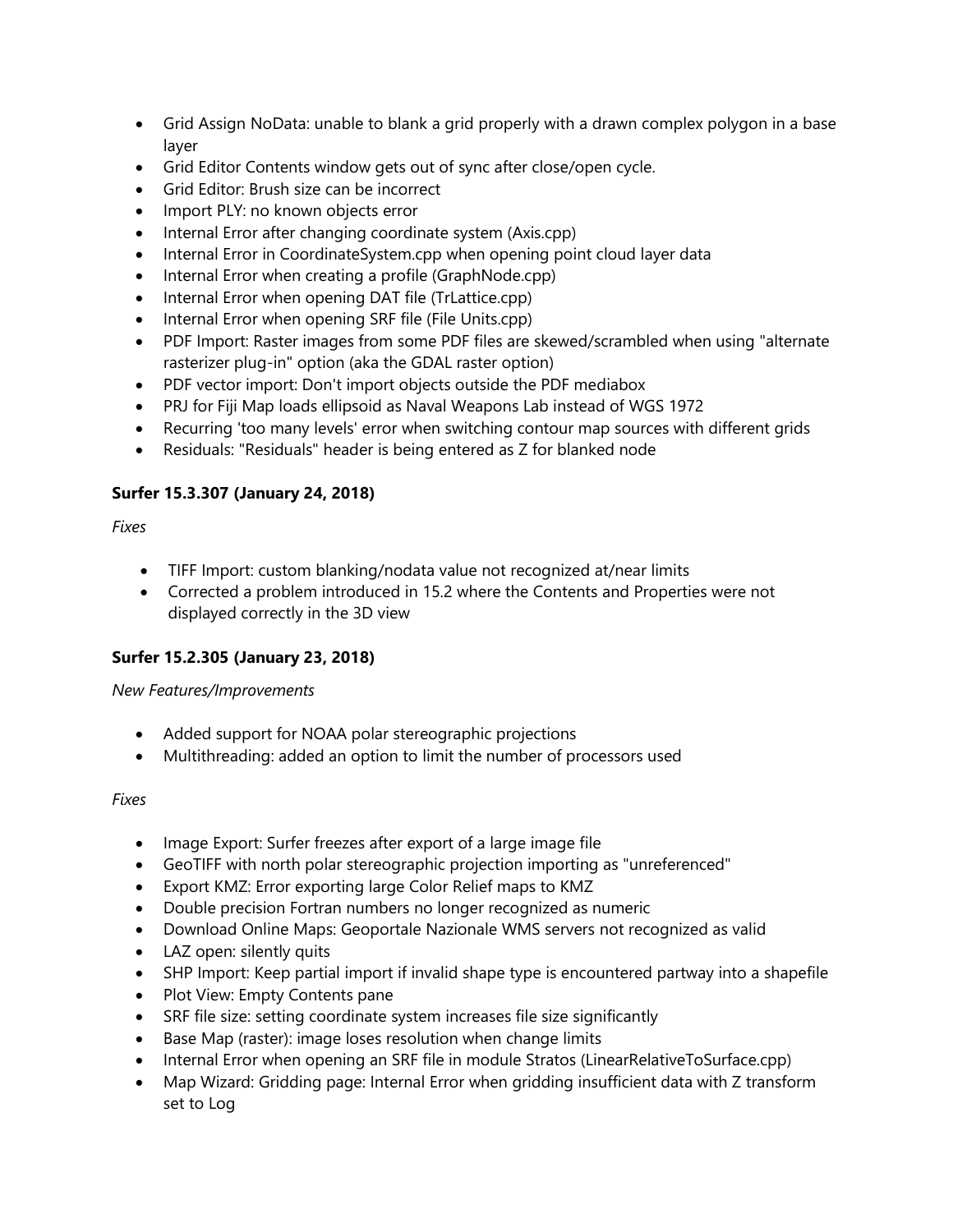- Crash when saving a file that contains a 3D view with a flight path, after the grid was deleted
- Internal Error when after copying (SceneNodeSerializeProxy.cpp)
- Slow redraw with large raster base map and geotransform
- Internal Error when setting symbology to Unclassed Colors (ColorMap.cpp)
- Crash when Reload Map Data with open base layer group
- Internal Error when opening Surfer 7 file (Archive.cpp)
- Download Online Maps: image is invisible after converting from lat/lon to Polyconic
- Grid Info in the Open Grid dialog shows incorrect X and Y max values

#### **Surfer 15.1.285 (December 13, 2017)**

- 3D View: color relief only displays color when base layer exists
- 3D View: Fly-Through: Crash when record (iyuv\_32.dll)
- 3D View: Internal Error when previewing flight in KeyFrame.cpp
- 3D View: Internal Error while Panning (ZoomingTrackball.cpp)
- 3D View: Vertical Exaggeration: the slider isn't sliding to appropriate values with geotransform
- Base Symbology: Classed Symbols: clicking Apply reverses the color when Min=Max
- Contour Levels: Unable to set maximum contour equal to minimum contour and vice versa
- Crash when adding/editing watershed layer to S14 SRF file in S15
- Crash when disk is full while exporting to a PNG file (ntdll.dll)
- Crash when export to KMZ file (ioKmlu)
- Crash when importing TIF files with bad field counts in IFD headers
- Crash when move post label after undo (Surfer.exe)
- Crash when saving SRF file with profile after loading TIF (surfer.exe)
- Crash when trying to group 3D surface in StratosView.cpp
- Export PDF raster: page size in cm is exported in inches (but using cm values)
- Georeference Image: unending error (Coordinate system conversion cannot be completed. Unable to compute matrix for the given control point set.)
- GPX: import gives error "not well-formed (invalid token)" and doesn't load
- Import KML/KMZ: transparent PNG doesn't import as transparent
- Import uses a different format if one was previously selected
- Internal Error after georeferencing an image in Axis.cpp (KERNELBASE.dll)
- Internal Error after georeferencing an image in GeoreferenceGridView.cpp (KERNELBASE.dll)
- Internal Error after using Reload Data on base from data layer
- Internal Error in General Polygon Clipping Library while editing contour labels
- Internal Error or crash when loading XLSX file from floating properties window in PropWin.cpp
- Internal Error when deleting 3D surface map used to create 3D view (StratosStateManager.cpp)
- Internal Error when georeferencing an image in GeoreferenceDoc.cpp (KERNELBASE.dll)
- Internal Error when gridding a grid in UiFileOpen.cpp (KERNELBASE.dll)
- Internal Error when internal filter index is zero in FileDialog.cpp
- Internal Error when opening an SRF file with point cloud layers w/out the LAS/LAZ file
- Internal Error when opening S9 SRF file in ReliefLayerNode.cpp
- Internal Error when saving a S14 SRF file with a watershed layer in S15 (SceneNodeSerializeProxy.cpp, KERNELBASE.dll)
- Internal Error when saving an SRF with profile but no map in SceneNodeSerializeProxy.cpp